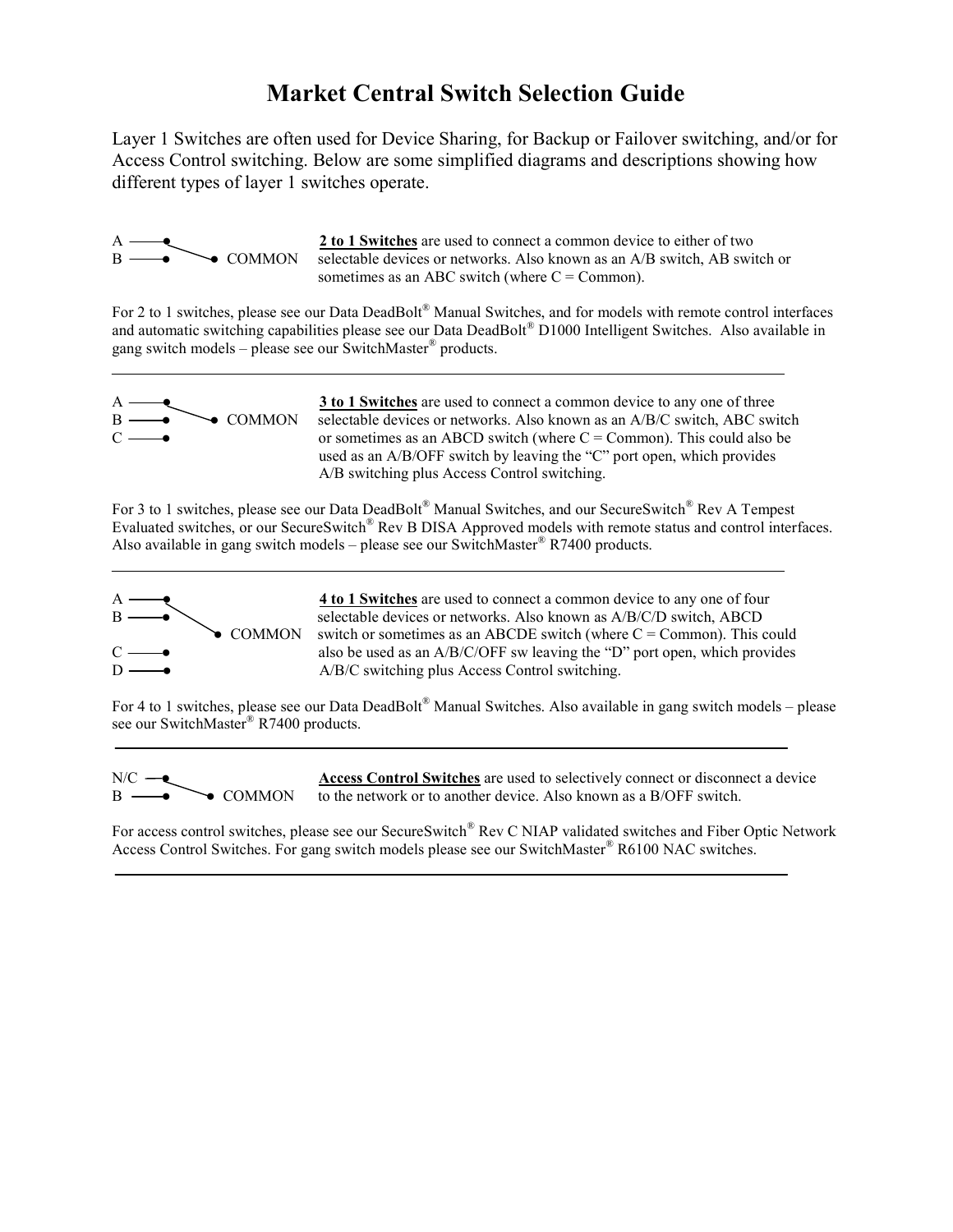## SwitchMaster® Gang Switches



 $A1 \longrightarrow$  Gang Switches are typically used for access control, or to simultaneously change  $B1 \longrightarrow$  COMMON1 connections to multiple common devices. They are available in 2 to 1, 3 to 1 and 4 to 1 gang switch models. Many models also allow changing individual  $A2 \longrightarrow$  connections as well as gang switching all connections simultaneously. B2 
COMMON2 SwitchMaster<sup>®</sup> Gang Switches can be daisy-chained together to create very large switching systems capable of switching the connections for up to 4080 devices

For 2 to 1 style gang switches, please see our SwitchMaster® R6100 switches for 1U rackmount models, or our SwitchMaster<sup>®</sup> R5000 switches for 2U rackmount models, or our SwitchMaster<sup>®</sup> R6000 switches ands our new SwitchMaster® R7400 switches for 4U rackmount models.

For 3 to 1 and 4 to 1 style gang switches, please see our SwitchMaster® R7400 switches.



## Typical Backup Application Using SwitchMaster® Gang Switches

When the Primary Network Router fails you can automatically or manually switch over to the Backup Network Router.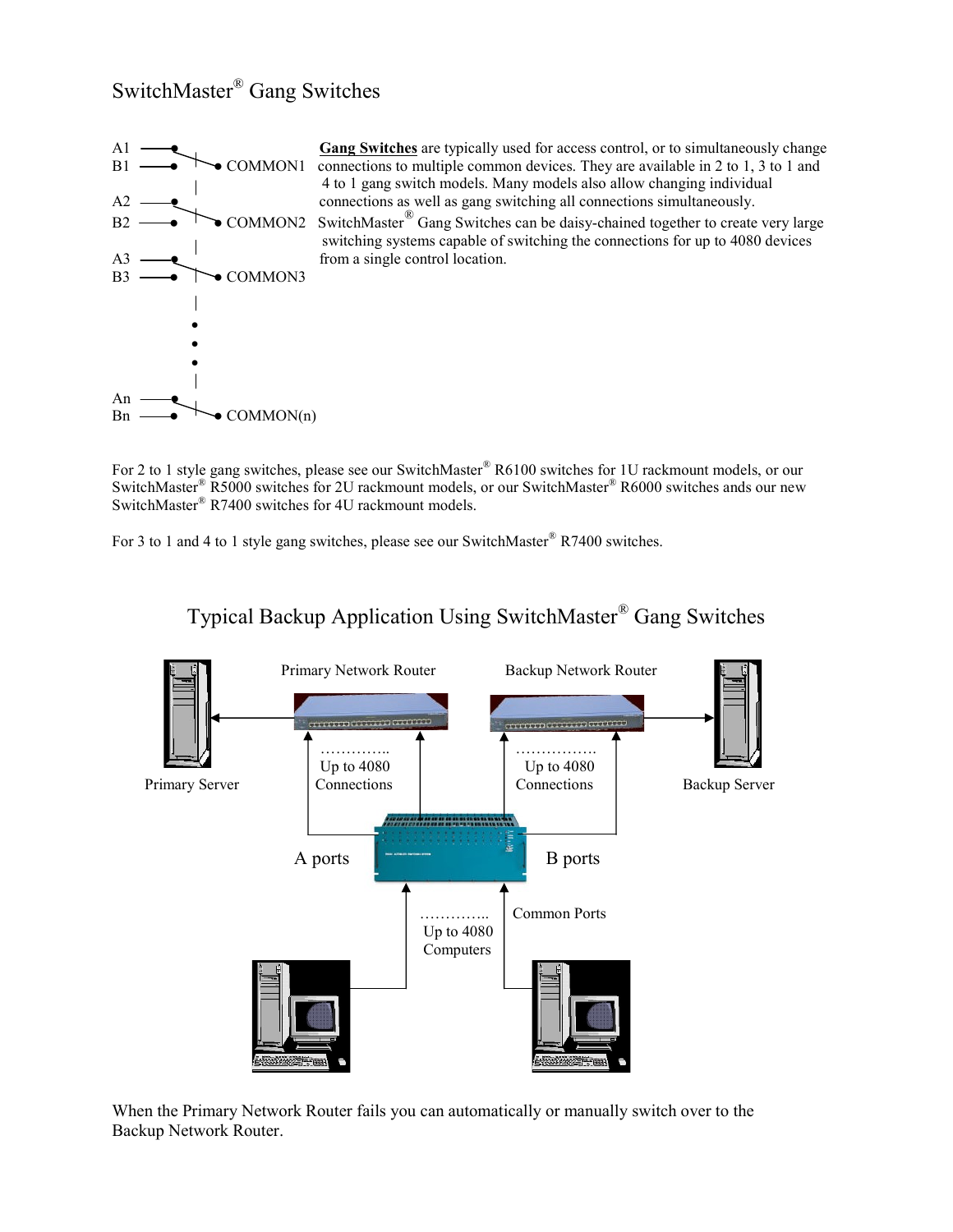### Typical Network Access Control Application Using SwitchMaster® Gang Switches



With Network Access Control you can enable or disable the connection between one or more computers and the Network Router.